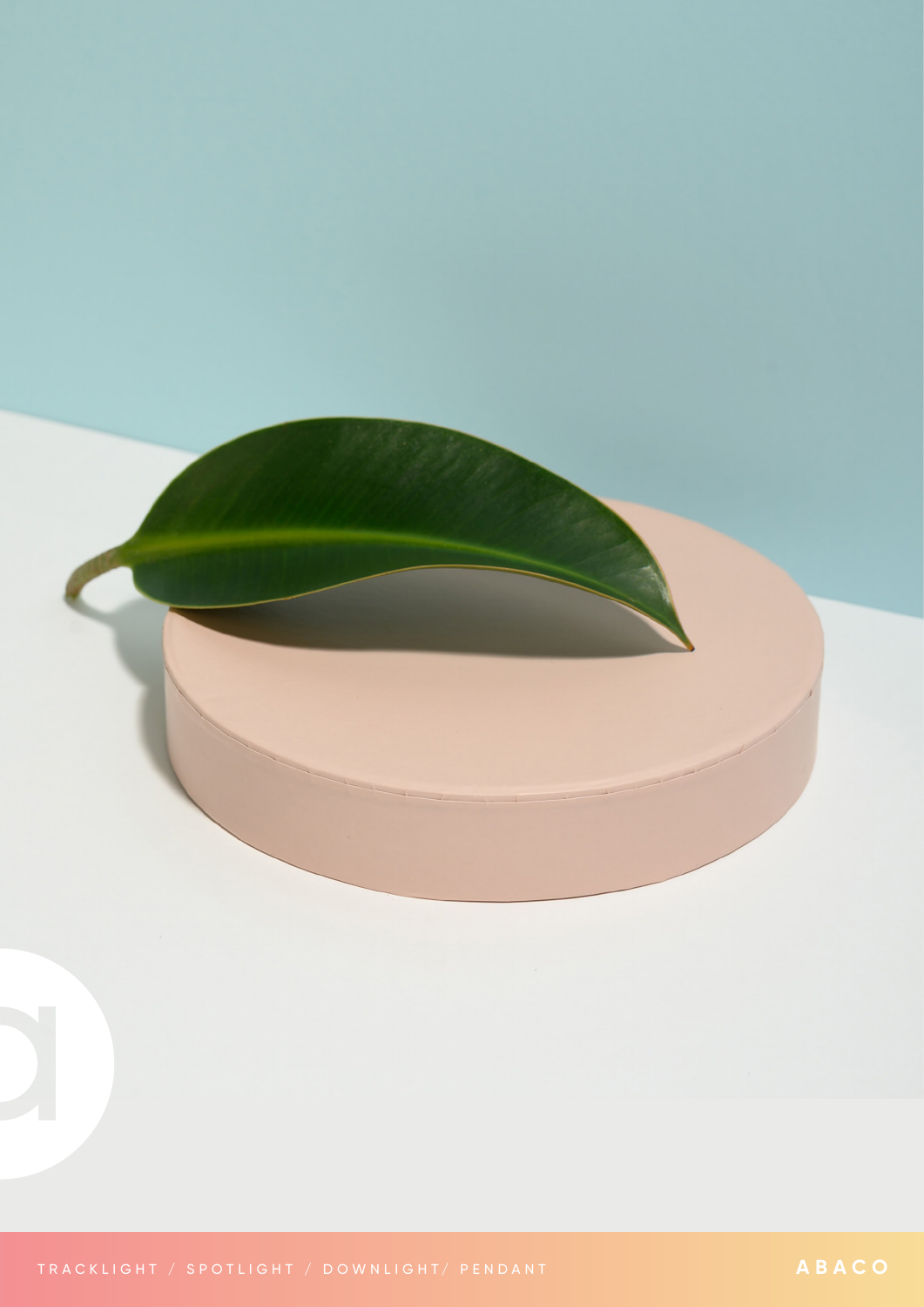## **ABACO** key features

| <b>SIZES</b>          | TECHNICAL DESIGN                                        | <b>DESIGN</b>                    |  |
|-----------------------|---------------------------------------------------------|----------------------------------|--|
| XS                    | SMD LED                                                 | Architectural Design             |  |
| S                     | 2700K / 3000K / 4000K                                   | Tiltable                         |  |
| M                     | <b>CRI90&gt;</b>                                        | Compact                          |  |
| $\lfloor$             | <b>Colour Consistency</b>                               | Recessed                         |  |
|                       | Narrow, Medium, Wide Beam<br><b>Distribution Angles</b> | <b>Customisation Available</b>   |  |
| <b>FINISHES</b>       |                                                         | 3-Year Warranty                  |  |
|                       | High LOR                                                | <b>Multiple Mounting Options</b> |  |
| <b>Textured White</b> | <b>High Efficacy</b>                                    |                                  |  |
| <b>Textured Black</b> | Phase / Switch / DALI / 1-10V                           |                                  |  |
| Custom                | <b>Greenstar Compatible</b>                             |                                  |  |
|                       | Ranges from 13W to 45W                                  |                                  |  |





Mecca **Elevate retail** 

## ambience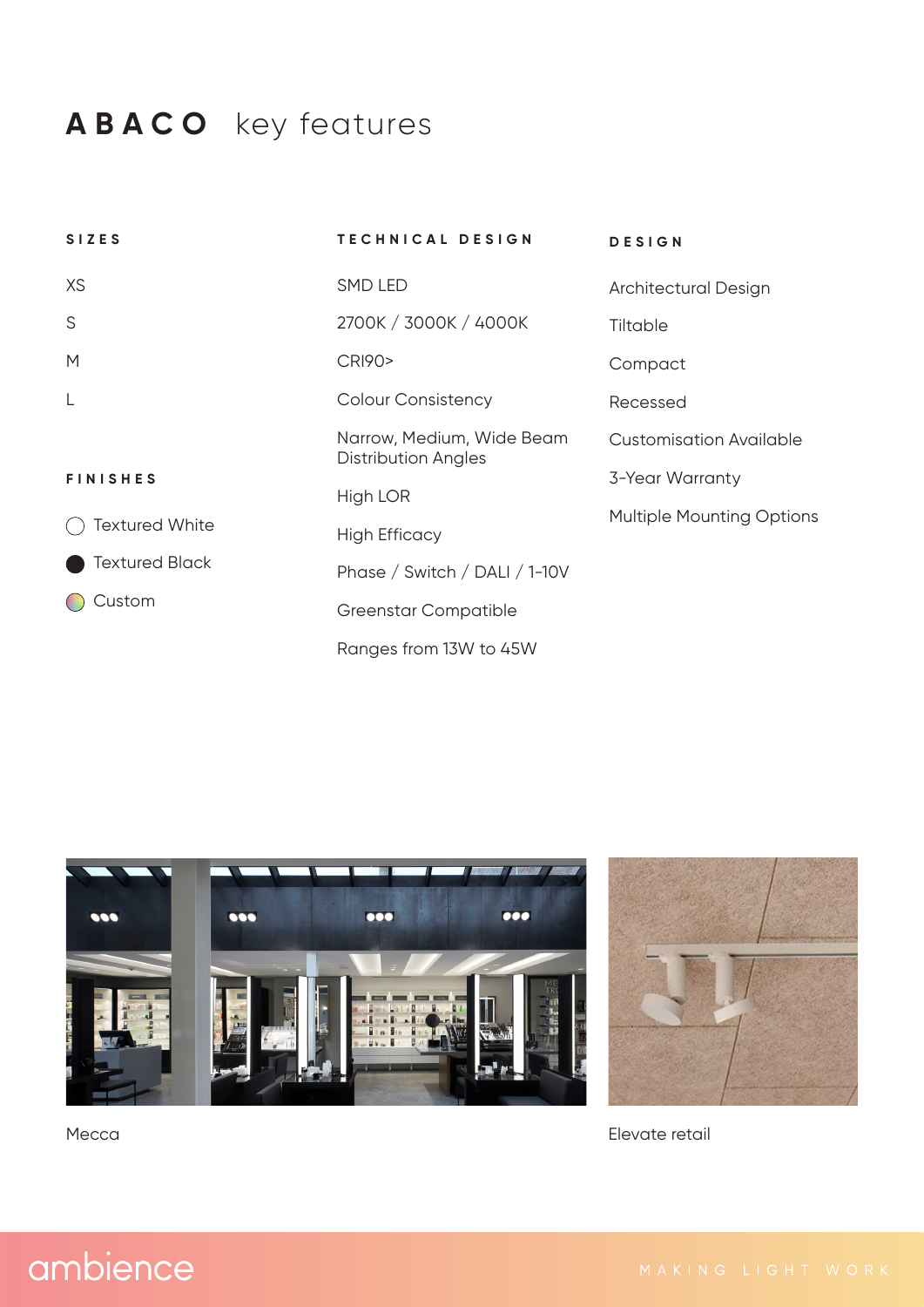

**ABACO** TRACK MOUNTED Textured White





**ABACO** FIXED SURFACE Textured Black

**ABACO** FIXED RECESSED Textured White



**ABACO** SEMI-RECESSED Textured Black



**ABACO FLEX SUSPENDED** PENDANT Textured White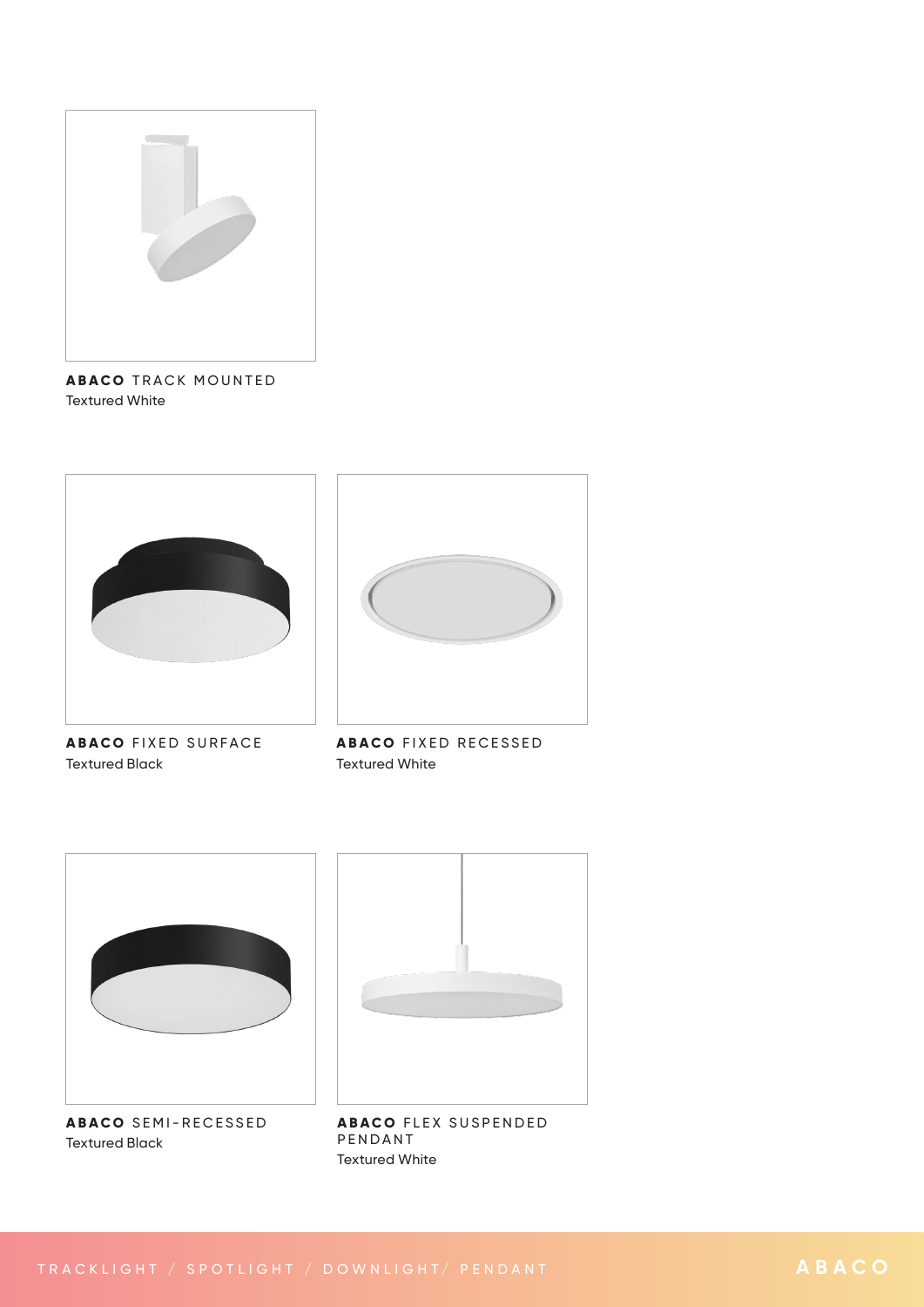| <b>TRACKLIGHT</b> |                         |
|-------------------|-------------------------|
| <b>SIZE</b>       | MEASUREMENTS (AxBmm)    |
| XS.               | Ø 150 x 191             |
|                   | $\varnothing$ 200 x 212 |

FIXED SURFACE MOUNTED

 $\mathsf{S}$ 





| DOWNLIGHT FIXED RECESSED |                                                    |  |
|--------------------------|----------------------------------------------------|--|
| <b>SIZE</b>              | MEASUREMENTS (AxBxCmm)                             |  |
|                          | $\varnothing$ 226 x 55 (cut out $\varnothing$ 219) |  |

 $\varnothing$  200 x 78



 $\overline{A}$ 

 $\mathsf A$ 

 $\overline{B}$ 

M

| I S E M I – R E C E S <u>S E D</u> ' |                                                    |
|--------------------------------------|----------------------------------------------------|
| SIZE.                                | MEASUREMENTS (AxBmm)                               |
|                                      | $\varnothing$ 200 x 65 (cut out $\varnothing$ 164) |

| PENDANT ROD/CLOTH FLEX SUSPENDED |                        |
|----------------------------------|------------------------|
| SIZE.                            | MEASUREMENTS (AxBmm)   |
| XS                               | $\varnothing$ 120 x 40 |
| S                                | $\varnothing$ 200 x 40 |
| М                                | $\varnothing$ 300 x 40 |
|                                  | $\varnothing$ 500 x 45 |